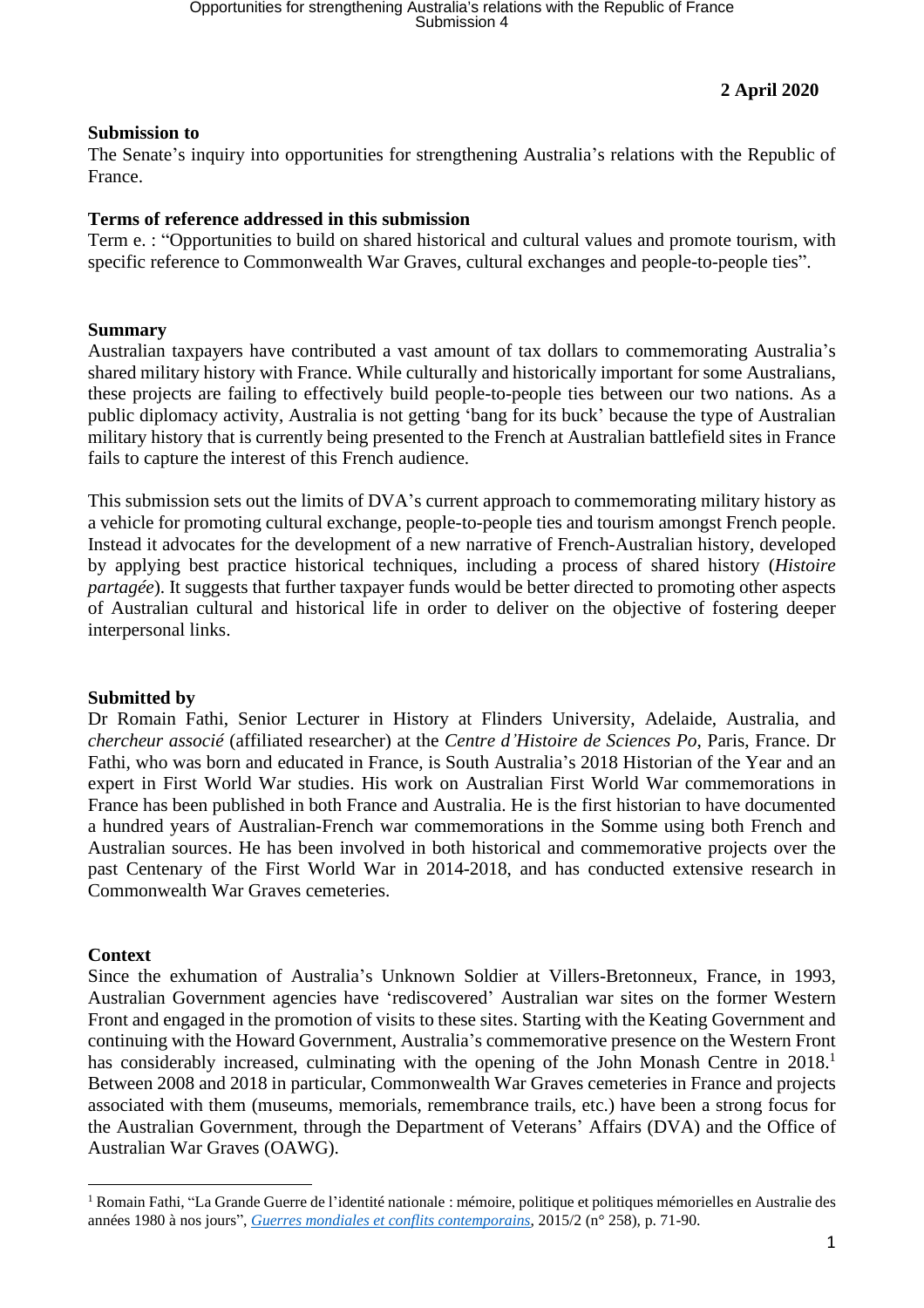While the vast majority of French people are unaware of Australia's participation to the First World  $War<sup>2</sup> - a participation that represented about 0.6% of all combatants who took part in the conflict –$ a small and select group of French villages on the former Western Front have seized the opportunity to develop relationships with Australian authorities in order to increase "*le tourisme de mémoire*": a branch of French tourism dedicated to memory and commemoration.<sup>3</sup> In Northern France, this is widespread, as a great number of towns and villages have been proactive in securing funding from the former Dominions of the British Empire whose troops fought in France during WWI (and WWII in some cases), and many of these French towns have developed a special relationship with former foes and allies alike, including through formal twinning commemorative arrangements. As the world's most visited country, France has a very active network of agencies for the promotion of tourism and for the development of the infrastructure necessary to facilitate it.<sup>4</sup>

## **Problems**

Within this context, the Australian Government, through DVA and the OAWG, has spent millions of dollars of Australian taxpayer funds to develop commemorative sites in northern France, in particular between 2013 and 2018.<sup>5</sup> A conservative estimate would be \$120 000 000 AUD, a disproportionate amount to that spent by Canada, South Africa, New Zealand, Ireland, Germany, and Great Britain.<sup>6</sup> This is consistent with Australia's overall spending for the commemoration of the Centenary of the First World War: the largest in the world per taxpayer.<sup>7</sup> Certainly, in Northern France, Australia has been one of the largest contributors to WWI commemorations. It is worth noting that the WWI focus in Australia's relationship with France has been so strong that the few French villages that are connected to the Anzac narrative have a concentration of Order of Australia recipients that is unmatched by other French cities in proportion to their population.<sup>8</sup>

So, has this money been well spent? Has it developed people-to-people French-Australian relations? As a historian, my answer is: no, not really.

First, the type of history and engagement proposed on Australian war graves sites in France speaks primarily to the Australian audience, with little to no contextualization for the French audience that is supposedly targeted. Overall, these Australian sites are visited by Australians, and fail to capture large scale French interest.<sup>9</sup>

Often, the newest developments (those between 2013 and 2018) have underperformed with regard to expected visitation rates. For instance, in Report 6/2015 of the Parliamentary Standing Committee on Public Works pertaining to the John Monash Centre, DVA projected a visitation rate of 110 000 visitors a year.<sup>10</sup> During the first year of its opening, at the height of the commemorative wave, only

<sup>2</sup> Romain Fathi, *Our Corner of the Somme. Australia at Villers-Bretonneux*. Melbourne: Cambridge University Press, 2019, 1-10; Romain Fathi, "Do the French care about Anzac?", *The [Conversation](https://theconversation.com/friday-essay-do-the-french-care-about-anzac-110880)*, 12 April 2019.

<sup>3</sup> "Centenaire de la Grande Guerre Point sur l'étude de mesure des retombées économiques", *Mission du [Centenaire](http://www.prefectures-regions.gouv.fr/hauts-de-france/content/download/56363/371325/file/Pre%25CC%2581sentation%2520Etude%2520Mission%2520Centenaire_12_03.pdf)*, Paris, March 2019.

<sup>4</sup> "Le tourisme en France : les chiffres clés du secteur", *Le portail de [l'Économie,](https://www.economie.gouv.fr/entreprises/tourisme-en-france-chiffres-cles-secteur) des Finances, de l'Action et des Comptes* [publics](https://www.economie.gouv.fr/entreprises/tourisme-en-france-chiffres-cles-secteur), 27 September 2017. See also: [https://www.economie.gouv.fr/cedef/statistiques-officielles-tourisme.](https://www.economie.gouv.fr/cedef/statistiques-officielles-tourisme)<sup>5</sup> "Australian Remembrance Trail along the Western Front", Department of Veterans' Affairs' [website.](https://www.dva.gov.au/newsroom/media-centre/media-backgrounders/australian-remembrance-trail-along-western-front)

<sup>6</sup> Romain Fathi, « Le prosélytisme mémoriel australien dans la Somme et le nouveau Centre Sir John Monash », *20 & [21.](https://www.cairn.info/revue-vingt-et-vingt-et-un-revue-d-histoire-2019-3-page-129.htm) Revue [d'histoire](https://www.cairn.info/revue-vingt-et-vingt-et-un-revue-d-histoire-2019-3-page-129.htm)*, 2019/3 (N° 143), p. 129-147.

<sup>7</sup> David Stephens, "Total Australian spending on World War I centenary: an aide memoire for the curious", *[Honest](http://honesthistory.net.au/wp/stephens-david-total-australian-spending-on-world-war-i-centenary-an-aide-memoire-for-the-curious/) [History](http://honesthistory.net.au/wp/stephens-david-total-australian-spending-on-world-war-i-centenary-an-aide-memoire-for-the-curious/)*, 19 February 2019; Romain Fathi, "Is Australia spending too much on the 'Anzac centenary'? A comparison with France", *Honest [History](http://honesthistory.net.au/wp/is-australia-spending-too-much-on-the-anzac-centenary-a-comparison-with-france/)*, 14 April 2016; Letter from *The [Honourable](http://honesthistory.net.au/wp/wp-content/uploads/TehanLtr.pdf) Dan Tehan MP* to David Stephen, 17 June 2017.

<sup>8</sup> Romain Fathi, *Our Corner of the Somme*, 143.

<sup>9</sup> Ibid., 138.

<sup>10</sup> Report 6/2015 of the Parliamentary Standing Committee on Public Works pertaining to the John Monash Centre, 7.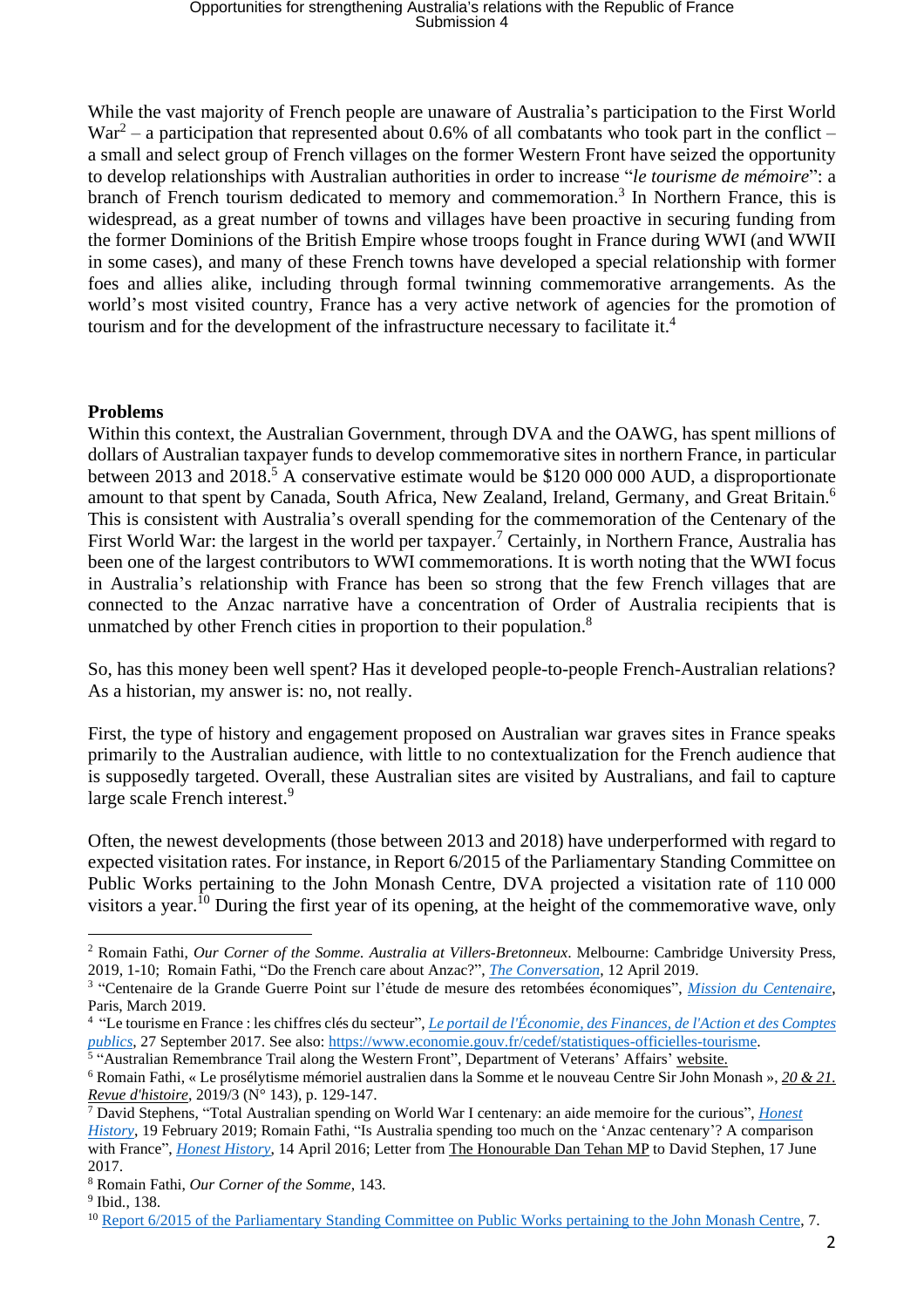half that number – about 54 000 – visited the Centre, 65% of whom were Australian visitors, and only about 35% were French.<sup>11</sup> Similarly, French attendance to Australian commemorative events (such as the Anzac Day Dawn Service at Villers-Bretonneux) has been rather low (a few hundreds), with limited engagement besides French officials who are required to attend, and few members of the local population.<sup>12</sup> In 2018, it was reported that the Australian Embassy in Paris had difficulties finding enough French people to fill up the seats allocated to them at the ceremony.<sup>13</sup>

Secondly, DVA has underused the wealth of French historical expertise on the Western Front. French academic historians have been excluded from most DVA projects over the centenary, with the 'historical' narrative being exclusively provided by DVA, as was the case with the Mont Saint-Quentin walking trail and the John Monash Centre. Generally, DVA's historical narrative for such sites is limited – some would say jingoistic – and cannot be understood or contextualized by visitors beyond the Australian public. Indeed, in a country that knows the costs of war as France does, the glorification of national(ist) military history is often poorly received, and is unlikely to attract large crowds. In fact, in some spheres of French society, DVA's approach to the past has been a disservice to Australia and its perception by the French. Worse, some groups in France and local actors in the tourism market felt alienated, as DVA imposed its Australia-centric commemorative narrative on French territory.<sup>14</sup> This also explains the marginal engagement of the French in Australian commemorative activities, as they don't see how the narrative is relevant to them.

Thirdly, it is important to note that even during the Centenary of the First World War, the market for Second World War tourism sites in France remained twice as large as that of First World War sites, both in terms of visitors and revenue.<sup>15</sup> Overall, battlefield tourism in France is a small branch of *tourisme de mémoire*, itself a small segment of the larger tourism industry. In other words, when it comes to war sites, French people focus on Normandy for WWII and Verdun and its wider region for WWI. This means that if Australian authorities truly want to engage segments of the French population in discovering Australian life and culture, they are targeting the wrong section of the cultural/tourism French market.

Fourthly, and in a similar vein, while the French have a strong appetite for cultural activities and history, military history is a niche market, not one that encourages the large-scale forging of cultural ties between our peoples. While it may be convenient at State level (flags, anthems, opportunities for statements and photographs), it does not contribute to the proper forging of people-to-people ties on a large scale.

Nonetheless, despite very limited engagement from their citizens, the French authorities have been very proactive in enabling Australia's commemorative agenda. It remains a source of revenue for the tourism industry (this revenue mostly comes from Australian visitors), and acts as a facilitator for commemorative diplomacy: it has given French diplomacy an edge, for instance, in the very competitive sector of the Australian defense market. Many French people, including diplomats, would admit never having heard about the Anzacs prior to working with Australians, but they consider this historical connection as a useful leverage with which to do business once they become aware of it.

<sup>&</sup>lt;sup>11</sup> Noémie Philippot, "54 000 visiteurs pour la première année du centre Sir John Monash à Villers-Bretonneux", [France](https://www.francebleu.fr/infos/culture-loisirs/54-000-visiteurs-pour-la-premiere-annee-du-centre-sir-john-monash-a-villers-bretonneux-1555443499) [Bleu,](https://www.francebleu.fr/infos/culture-loisirs/54-000-visiteurs-pour-la-premiere-annee-du-centre-sir-john-monash-a-villers-bretonneux-1555443499) 16/04/2019 ; "Le premier bilan du Centre Sir John Monash à Villers-Bretonneux", *Le [Courrier](https://premium.courrier-picard.fr/id6105/article/2019-04-23/le-premier-bilan-du-centre-sir-john-monash-villers-bretonneux) Picard*, 23/04/2019. <sup>12</sup> Romain Fathi, "A piece of Australia in France"": Australian authorities and the commemoration of Anzac Day at

Villers-Bretonneux in the last decade', in *Nation, Memory and Great War Commemoration: Mobilizing the Past in Europe, Australia and New Zealand*, ed. S. Sumartojo and B. Wellings, Peter Lang, Bern, 2014.

<sup>&</sup>lt;sup>13</sup> Conversation between the author and staff at the French-Australian Museum of Villers-Bretonneux, Victoria School, January 2018.

<sup>&</sup>lt;sup>14</sup> Multiple conversations between the author with several local museum and association representatives at Villers-Bretonneux and Péronne between 2013 and 2019.

<sup>&</sup>lt;sup>15</sup> Matthieu Wyckaert, "La fréquentation touristique liée au tourisme de mémoire : près de 12 millions de visites en 2017", *Observatoire économique de la Défense* n° 115 (2018) : 1-6.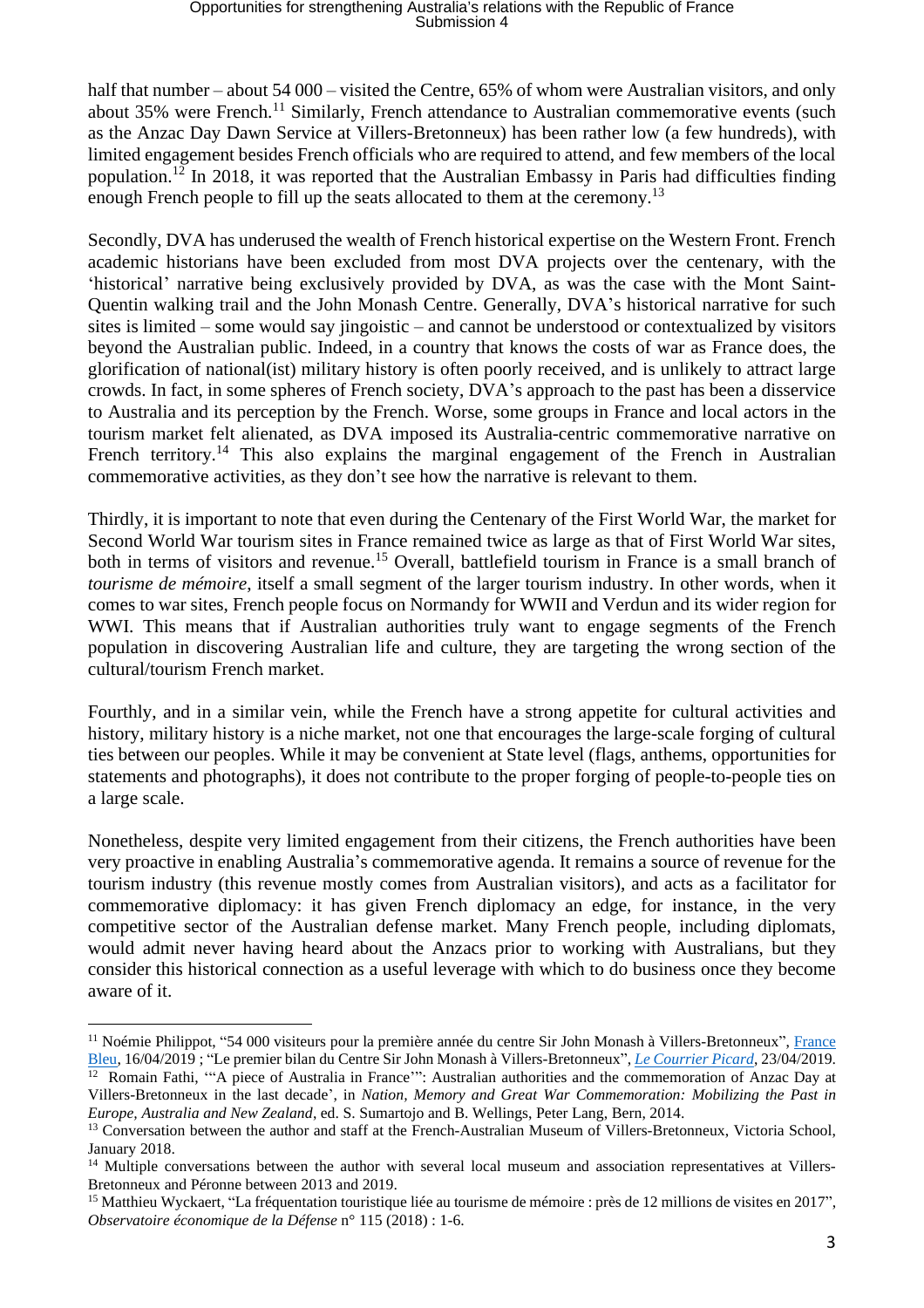If France and Australia want to develop a long lasting and large-scale positive relationship, that brings everyday French and Australian people together, there is a need to move beyond this economicallyfounded, and at times cynical, war commemoration diplomacy.

## **Suggestions**

Engage in *Histoire partagée*. *Histoire partagée*, or 'shared history', is an historiographical concept whereby the history that is written is the product of several parties that work together to write their common narrative of the past. It acknowledges different points of view through a conversational process that enriches history and leads to a better mutual understanding. By better incorporating French perspectives into Australian-funded commemorative activities, Australia can better engage French audiences. But in practical terms, what does this mean, and how would it contrast with current practice?

1. To work with academic historians and community members in constructing historical narratives

In War Graves-related projects, DVA ought to work with French and Australian academic historians selected by their peers, as well as community members, to establish a joint historical narrative. As previously mentioned, DVA has purposefully excluded French academic historians from many of its projects, at Mont Saint-Quentin for example, but also in the construction of the John Monash Centre. The French participation at Second Villers-Bretonneux (April 1918) alongside Australian and British troops is not even discussed, and the Centre is aggressively Australian in a context where nearby French, Belgium, British, German and Canadian museums and memorials engage in a transnational shared history. Australia's way of dealing with its war graves on the former Western Front stands out, but not for the best reasons. Top-down narratives are a thing of the past and visitors and community members are now encouraged to be co-creators of their experience. Between 2013 and 2018, DVA hired in-house historians, imposed the themes that would be covered in on-site displays, and only selected the historical evidence that fitted its own restricted view of Anzac.

2. To accept the independence of historians

At the John Monash Centre, stories that DVA did not like – despite being historically accurate – were not displayed. In a liberal democracy such as Australia, selective history raises concerns. This has been evidenced by respected academic historians from Monash University who were progressively forced to abandon working with DVA on the writing of a historical narrative for the John Monash Centre, as they could not work in accordance with the methodological and ethical requirements of their professions.<sup>16</sup> As a result of having a historical narrative that is curated by DVA and not WWI experts, the John Monash Centre displays an incomplete, one-sided historical narrative of Australia's engagement on the Western Front, attracting half the visitors DVA expected due to its onedimensional nature.

<sup>&</sup>lt;sup>16</sup> Bruce Scates, "Colonising the commemorative landscape. The Villers-Bretonneux Project and Australian interventions on the Western Front », in: Becker, Annette / Tison, Stéphane (eds.): *Un siècle de sites funéraires de la Grande Guerre*, Presses universitaires de Paris Nanterre, 2018, 135-142 ; Romain Fathi, '"Look at me! Look at me!" The Sir John Monash Centre at Villers-Bretonneux: a Frenchman's reflection on his visit', *Honest [History](http://honesthistory.net.au/wp/fathi-romain-look-at-me-look-at-me-the-sir-john-monash-centre-at-villers-bretonneux-a-frenchmans-reflection-on-his-visit/)*, 12 March 2019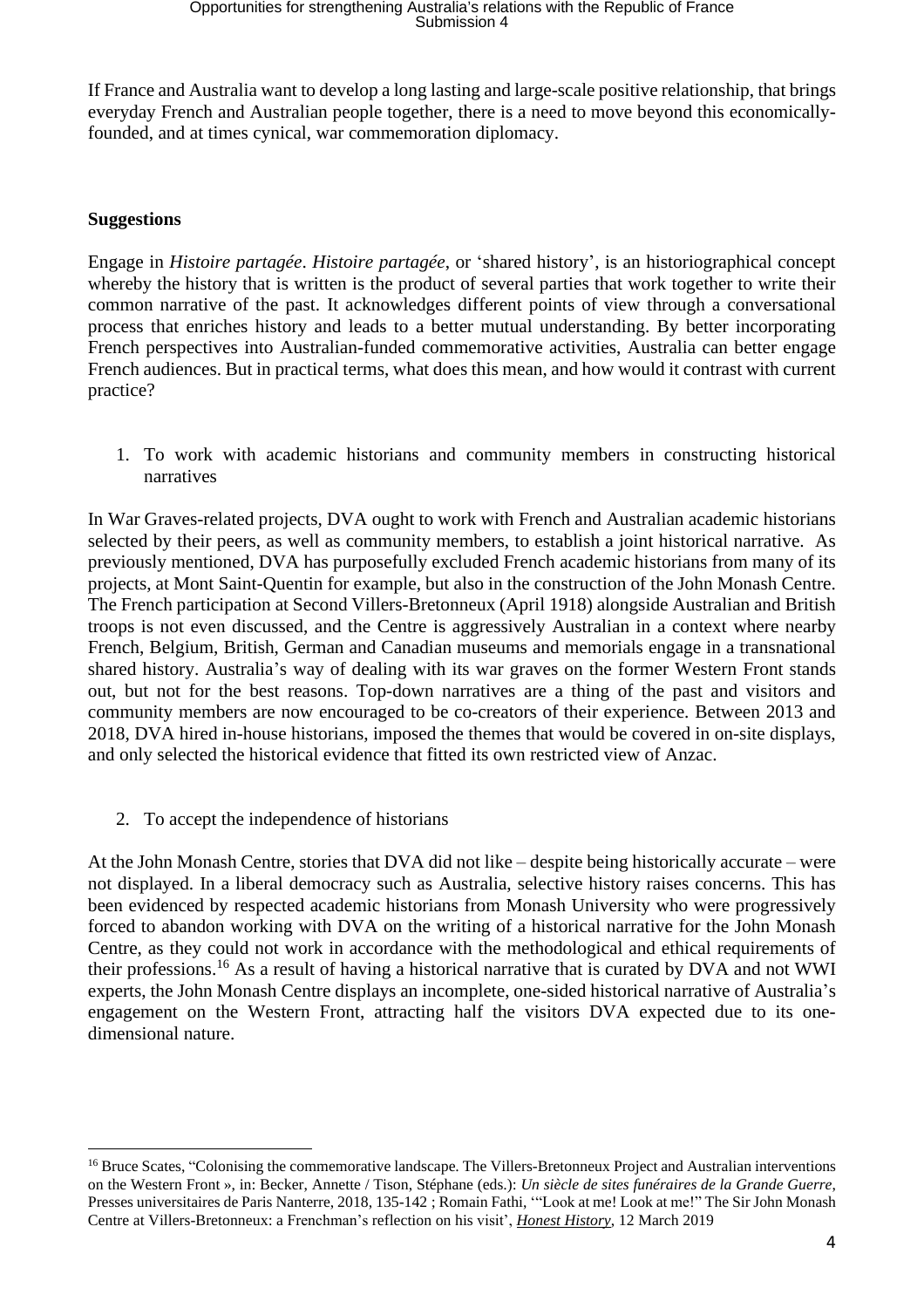# 3. To accept local input

At Villers-Bretonneux, some members of the long-established local French-Australian Association felt rejected, as they were not asked to contribute to the historical narrative presented at the Monash Centre. It is not good practice to ignore the perspectives of local residents. And mere consultation with locals is not enough: their input ought to manifest in commemorative projects, thus forging this shared history and a relationship that both parties are satisfied with. Others also felt that opening yet another Australian museum at Villers-Bretonneux was not necessary given that one already existed at Victoria School, in town.

# 4. To move beyond the War Graves and military history

The type of military history discussed in this submission thus far, that which is currently emphasised by Australian authorities on the French market, is an aspect of Australian culture that most French people are unaware of and toward which they have demonstrated very limited interest. Australian fauna and flora, Australian art, cinema and culture, on the other hand, are aspects of Australian life that the French are interested in. Like many around the world, the French are also interested in the stories and culture of Indigenous Australians. Rich collaborations between French institutions and Indigenous Australians have occurred for several decades now and these should continue to be encouraged.

Therefore, if the Australian Government is to commit funding to develop a shared sense of history with France and develop people-to-people ties, my principal suggestion is that it is not at WWI sites that its institutions should be looking, but rather the myriad of other aspects of French-Australian history. This includes, but is not limited to, navigators, explorers, botanists, Australian francophiles, etc. The history of France and the French in Australia is rich, as is the history of Australia and Australians in France. Many aspects of such histories have the capacity to bring us closer together and will do so much better than a focus on war commemoration, in particular as Australians and French people have a radically different cultural memory of the Great War. The agenda and funding capacity of one government agency (DVA) should thus not be the dominant mode of engaging with French people on their territory, and the cultural agenda of French-Australian relations should not be monopolised by Australian WWI commemorative projects. Hundreds of thousands of Australians go to France every year and the vast majority *do not* visit the battlefields. As for the French visiting Australia, the majority do not make it to the Australian War Memorial and Canberra. Sydney, Melbourne, and Queensland's pristine beaches are at the top of their travel list. In other words, a rich relationship can only flourish through a diversity of investments and from the bottom up, with both governments supporting a wide array of cultural projects across the many regions of each other's countries.

## 5. Language

Significant opportunities to build on shared historical and cultural values and promote tourism, cultural exchanges and people-to-people ties between France and Australia already exist. Australia's working holiday visa has been an outstanding tool to expose more French people to Australian life and culture. This Australian policy has succeeded in attracting more young French people to Australia than ever before. But there remains more to be done.

While proficiency in English has increased in France, language – as it is embedded in culture – still represents an enormous barrier between French and Australian peoples. Even in the instance of the War Graves, relationships with Canada have been much closer and mutually beneficial because of